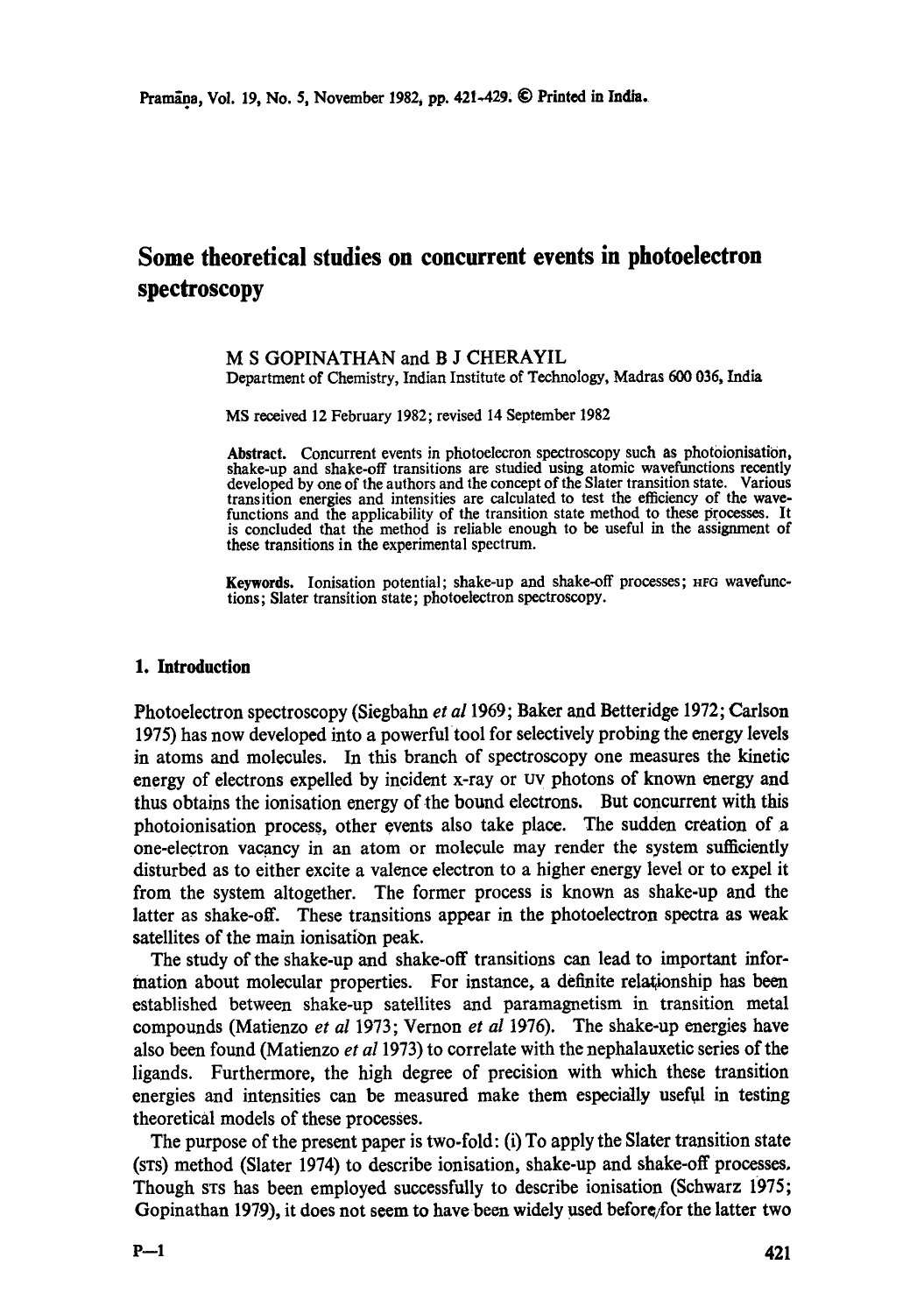processes (Sen 1979). (ii) To test the efficiency of the atomic potential and wavefunctions developed earlier (Gopinathan 1977). This method, designated HFG, has been used previously for eigenvalues of the one-electron equations (Gopinathan 1977; Sen 1980), total energies (Tseng *et al* 1980; Tseng and Whitehead 1981), spin density distribution (Gopinathan 1977; Tseng and Whitehead 1981), Sternheimer antishielding factors (Sen and Weiss 1979) and dipole polarisabilities of ionic crystals (Maessen and Schmidt 1981). In all these cases the HFG wavefunctions have been found to be more accurate than the traditionally popular Hartree-Fock-Slater (HFS) wavefunctions (Herman and Skillman 1963). We propose here to use the HFG wavefunctions to describe events in photoelectron spectroscopy.

The present paper is organised as follows. In  $\S 2$ -1 a brief description of the STS method is given and in 2.2 equations are derived for ionisation shake-up and shake-off energies in this method. Section 2.3 describes the relevant aspects of the HFG wave functions. Finally  $\S$  3 presents the results and conclusions.

## *2. Theory*

## 2.1 The *Slater transition state*

Ionisation potential for an atom or a molecule may be calculated by several methods. In the  $\Delta$ SCF method the ionisation potential is given by the difference between the total scr energies of the ion and the atom. A good approximate estimate of the ionisation potential is alternatively given by Koopmans theorem (Koopmans 1933), which however ignores relaxation effects. Slater (1970) originally proposed a transition state method to calculate the relaxed ionisation potentials in the  $X_{\alpha}$  method. This method has since been generalised (Goscinski et al 1973) to other scF theories as well. However we are concerned here only with the  $X_{\alpha}$  methods and the highlights of an alternate derivation of the srs method in the  $X_a$  theory given earlier (Gopinathan 1979) are reproduced below for convenience of later discussion. The reader is referred to the original paper for details and for a discussion of the extent of relaxation involved in the srs method. The total energy of an atom in the  $X_a$  method can be written as

$$
E = \sum_{i} n_{i} \langle i | i \rangle + (1/2) \sum_{i} \sum_{j} n_{i} n_{j} \langle i | j \rangle + c \alpha_{\uparrow} \langle \rho_{\uparrow}^{4/3}(1) \rangle
$$
  
+  $c \alpha_{\downarrow} \langle \rho_{\downarrow}^{4/3}(1) \rangle$ . (1)

Here  $n_k$  is the occupancy of the spin orbital  $u_k$  which is a solution of the one-electron Schrödinger equation,

$$
\{f_1 + \sum_j \langle u_j^*(2) u_j(2) g_{12} \rangle + (4/3) c \, a_{\uparrow} \, \rho_{\uparrow}^{1/3}(1) \} \, u_{k\uparrow}(1) = \epsilon_k \, u_{k\uparrow}(1) \quad (2)
$$

with

$$
f_1 = \nabla_1^2 - 2Z/r_1
$$
;  $g_{12} = 1/|r_1 - r_2|$  and  $c = -(9/2) (3/4\pi)^{1/3}$ ,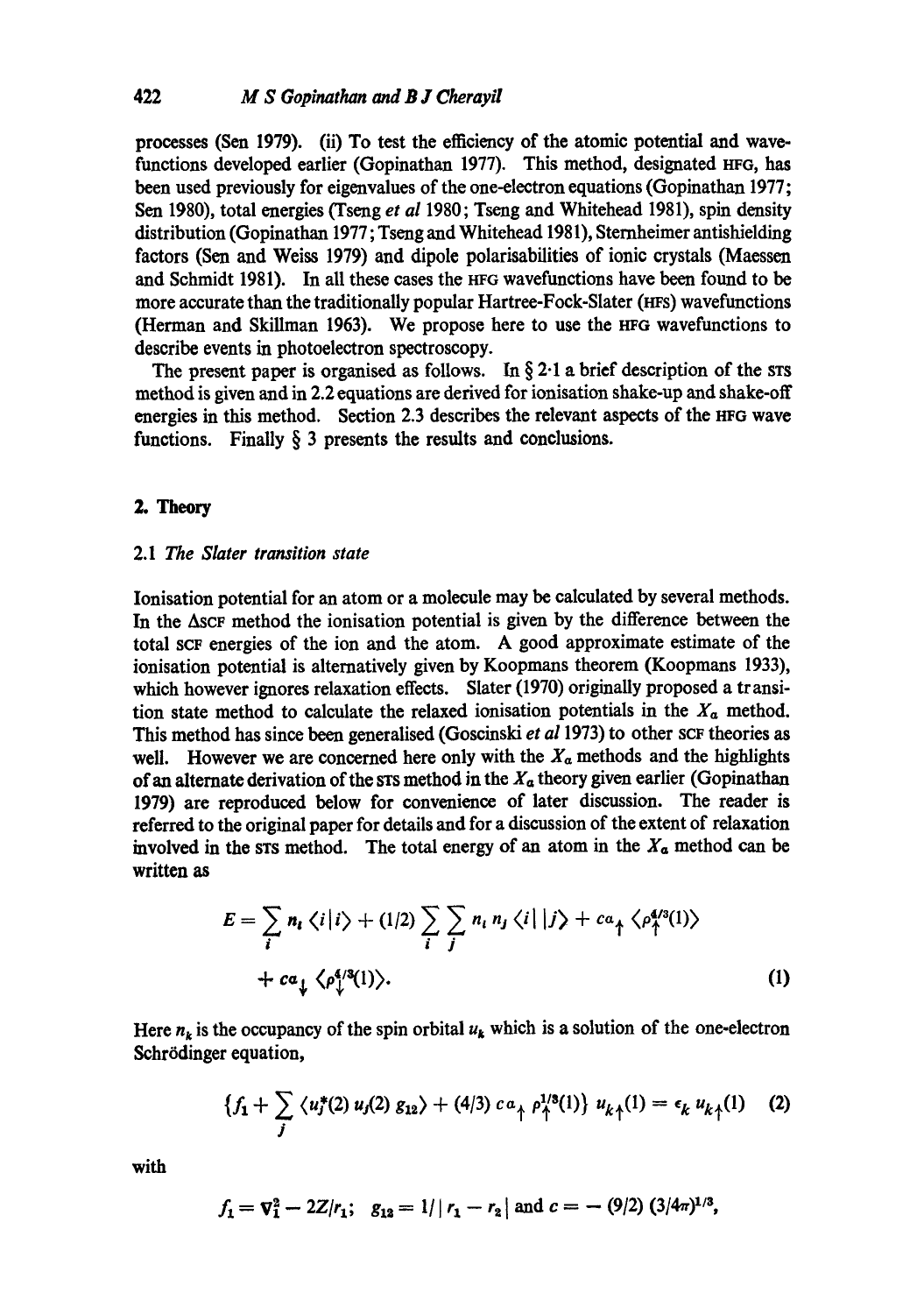and  $a<sub>+</sub>$  and  $a<sub>+</sub>$  are the parameters of the  $X<sub>a</sub>$  theory (Schwarz 1972, 1974; Gopinathan *et al* 1976; Tseng and Whitehead 1981). The integrals in (1) and (2) are defined as

$$
\langle i | i \rangle = \int u_i^{\dagger} (1) f_1 u_i (1) d_{\tau_1},
$$
  
\n
$$
\langle i | j \rangle = \int u_i^{\dagger} (1) u_i (1) g_{12} u_j^{\dagger} (2) u_j (2) d_{\tau_1} d_{\tau_1},
$$
  
\n
$$
\langle X(n) \rangle = \int X(n) d_{\tau_n}.
$$
  
\n(3)

From (2) the  $X_a$  eigenvalue is

$$
\epsilon_{k} = \langle k | k \rangle + \sum_{j} n_{j} \langle k | j \rangle + (4/3) c \alpha_{\uparrow} \langle u_{k}^{*}(1) u_{k}(1) \rho_{\uparrow}^{1/3}(1) \rangle. \tag{4}
$$

The unrelaxed ionisation potential for the kth orbital,  $I_k^{ur}$  may be calculated by setting  $n_k = 1$  for the neutral state and  $n_k = 0$  for the ion in (1) and taking the difference keeping the u's the same as in the neutral state. This leads to, after some approximations,

$$
I_k^{ur} = -\langle k | k \rangle - \sum_{j \neq k} n_j \langle k | j \rangle - (1/2) \langle k | k \rangle
$$
  
 
$$
- (4/3) c \alpha \uparrow \langle u_k^2(1) \rho_1^{1/3}(1) \rangle.
$$
 (5)

**Comparison of (4) and (5) shows that** 

$$
I_k^{\text{ur}} = -\epsilon_k + (1/2) \langle k \parallel k \rangle. \tag{6}
$$

Thus the  $X_{\alpha}$  eigenvalue differs from the Koopmans' ionisation potential by  $(1/2) \langle k | k \rangle$ , the self-interaction term. This discrepancy can be removed by using a state of fractional occupation number (Slater transition state) which is a state intermediate between the neutral and ionised states. Thus for the state  $n_k = \frac{1}{2}$ , the eigenvalue becomes

$$
\epsilon_k (n_k = \frac{1}{2}) = \langle k | k \rangle + \sum_{j \neq k} n_j \langle k | j \rangle + \frac{1}{2} \langle k | k \rangle
$$
  
+ (4/3)  $\alpha_1 \langle u_k^2(1) \rho_1^{1/3}(1) \rangle$ . (7)

This is identical in magnitude to the  $I_k^{\mu}$  defined by (5). Therefore

$$
I_k^{\text{ur}} = - \epsilon_k \left( n_k = 1/2 \right). \tag{8}
$$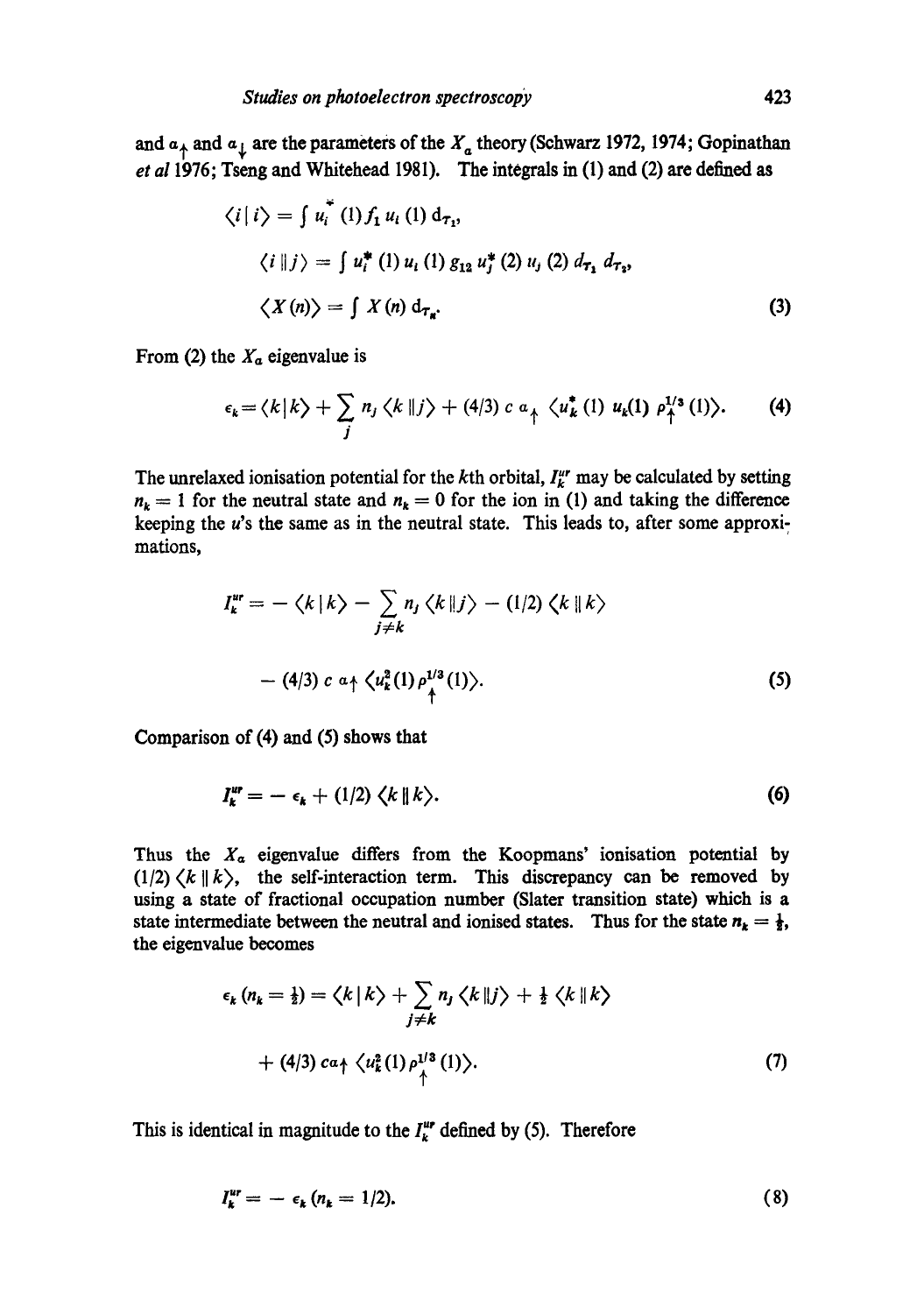**Since a state intermediate between the neutral and ionised states is employed, some**  amount of relaxation is taken care of by (8) in actual computations (Gopinathan 1979). The ionisation potentials calculated by this method have been found to be more accurate than those calculated by the other methods mentioned above (Schwarz 1975; Gopinathan 1979). However no calculations of shake-up or shakeoff energies using the srs method appear to have been reported. Presently we try to determine the utility of the STS method in the study of these processes with HFG wavefunctions.

# 2.2 *The transition state for shake-up and shake-off proeesses*

In a shake-up transition, the initial and final states of the atom may be described by specifying the occupancies  $n_i$  of the various spin orbitals involved in photoionisation. If primary ionisation takes place from the  $k$ th orbital and if shake-up occurs between the *l*th and *m*th orbitals, we have for the initial state (I):  $n_k = 1$ ,  $n_l = 1$  and  $n_m = 0$  and for the final state (F):  $n_k = 0$ ,  $n_l = 0$  and  $n_m = 1$ . The difference in the total energies of these two states gives the shake-up transition energy ( $\Delta E^{\text{su}}$ ) and is easily shown, using (1), to be

$$
\Delta E^{\text{su}} = E_F - E_I
$$
  
=  $\langle m | m \rangle - \langle l | l \rangle + \sum_{j \neq k, l, m} n_j \langle m | j \rangle - \sum_{j \neq k, l, m} n_j \langle l | j \rangle$   
+  $(1/2) \langle m | m \rangle - (1/2) \langle l | l \rangle$   
+  $(4/3) \alpha_1 \langle \rho_1^{1/3} (1) \{u_m^2 (1) - u_i^2 (1)\} \rangle.$  (9)

If we now choose a transition state t defined by occupancies  $n_k = 1/2$ ,  $n_i = 1/2$  and  $n_m = 1/2$ , the expressions for the transition state eigenvalues  $\epsilon_l^t$  and  $\epsilon_m^t$  are from (4),

$$
\epsilon_t^t = \langle l | l \rangle + \sum_{j \neq k, l, m} n_j \langle l | j \rangle + (1/2) \langle l | l \rangle + (1/2) \langle l | m \rangle
$$
  
+ (4/3)  $\alpha \gamma \langle u_i^2(1) \rho_1^{1/3}(1) \rangle$ , (10)

and 
$$
\epsilon_m^t = \langle m | m \rangle \sum_{j \neq k, l, m} n_j \langle m | j \rangle + (1/2) \langle m | m \rangle + (1/2) \langle m | l \rangle
$$

$$
+ (4/3) \, c a \uparrow \langle u_m^2 \, (1) \, \rho_{\lambda}^{1/3} \, (1) \rangle. \tag{11}
$$

It readily follows by comparing (9), (10) and (11) that

$$
E^{\rm SU} = \epsilon_{\rm m}^{\rm t} - \epsilon_{\rm l}^{\rm t}.\tag{12}
$$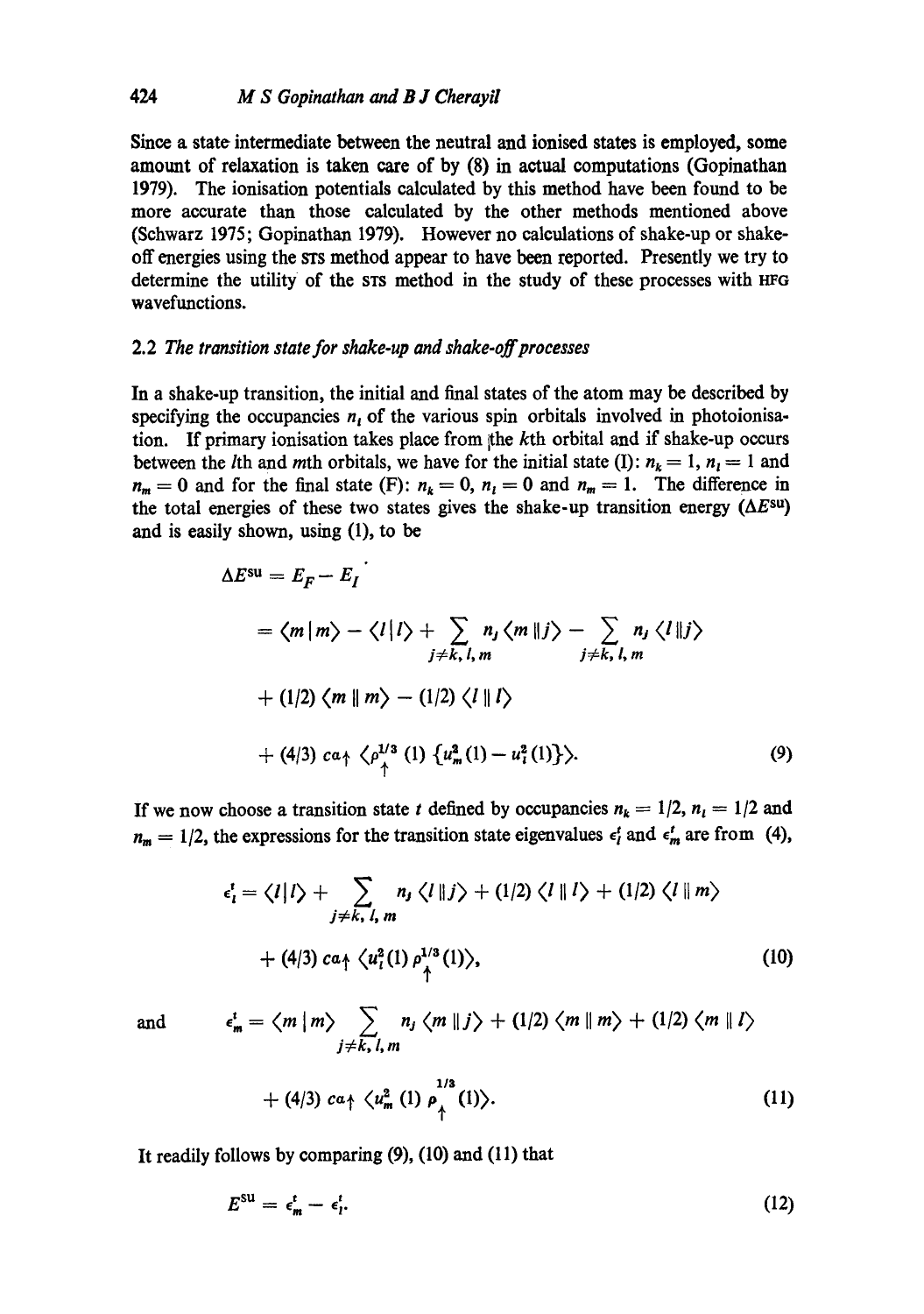Thus *the shake-up energy is given by the difference in the transition state eigenvalues of the two levels involved in the shake-up process.* 

Following similar arguments the energy for the shake-off process,  $\Delta E^{SO}$ , is easily shown to be

$$
\Delta E^{\rm SO} = -\epsilon_{\rm p}^t \tag{13}
$$

where we have taken the occupancies for the initial state as  $n_k = 0$  and  $n_l = 1$ , for the final state as  $n_k = 0$  and  $n_l = 0$  and for the transition state as  $n_k = 0$  and  $n_l = \frac{1}{2}$ . Thus *the shake-off energy is simply the negative of the transition state eigenvalue of the level from which the shake-off electron is ejected.* 

The shake-up and shake-off transition probabilities have been treated successfully using the sudden approximation (Manne and Aberg 1970; Gelius 1974; Watson and Perlman 1975). This approximation is based on the assumption that the time scale involved in the photoemission is extremely small such that in the wavefunction  $\phi_l$  (N --1) for the (N --1) -electron system immediately after photoemission, all the  $(N - 1)$  orbitals except that of the missing ith electron are frozen in the forms they had in the initial N-electron state  $\Psi_0(N)$ . Physically this means that the photoemission is so rapid that the remaining electrons have no time to readjust themselves to the new potential before shake-up or shake-off occurs. The change in the Hamiltonian due to ionisation is instantaneous so that we can approximate the initial state of the shake-up and shake-off processes by an antisymmetrised product of the orbitals of the neutral atom.  $\phi_i$  (N - 1) is not an eigenfunction of the actual (N $-$  1)-electron system, but it may be expanded in a complete set of such eigenfunctions  $X_n$  ( $N-1$ ) as,

$$
\Phi_t\left(N-1\right)=\sum_n \left\{\left\langle\Phi_t\left(N-1\right)\middle|X_n\left(N-1\right)\right\rangle X_n\left(N-1\right)\right\},\tag{14}
$$

where  $\langle \Phi_i | X_n \rangle$  is an overlap integral. The probability of a monopole transition to the nth state of the ion after photoemission is then simply

$$
P_{\text{in}} \propto |\langle \Phi_t | X_n \rangle|^2. \tag{15}
$$

The intensity of a shake-up transition can be calculated therefore from the overlap integral between the concerned atomic orbitals in the neutral and ionised systems. Results of such calculations are given in § 3.

## 2.3 *HFG wavefunctions*

Wavefunctions used in the present study have been obtained using the HFG potential referred to in  $\S$  1. Here we recall the highlights of the method (see Gopinathan 1977 for details). In this method one solves the one-electron Schrödinger equation

$$
\left\{-\nabla^2-2Z/r+V^c\left(r\right)+V_i^{\text{HFG}}\left(r\right)\right\}u_i\left(r\right)=\epsilon_i\,u_i\left(r\right). \tag{16}
$$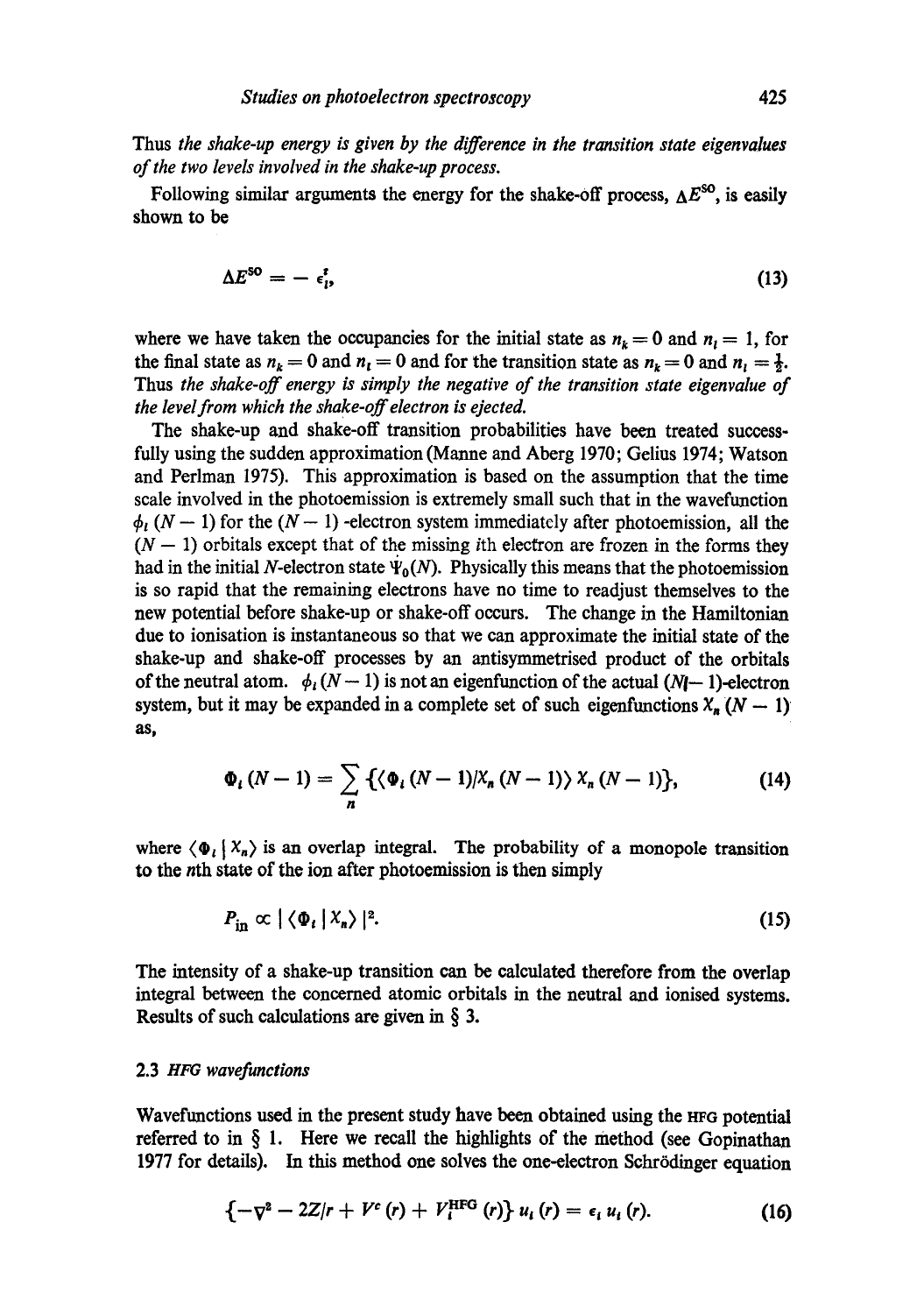Here the coulomb potential is given by

$$
V^{c}(r) = \int \rho(r') \, 1/|r - r'| \, dr' \tag{17}
$$

and the exchange correlation potential  $V_t^{\text{HFG}}(r)$  is separated into a self-interaction part  $V_i^{\bullet}(r)$  and a pure exchange part  $V_i^{\text{ex}}(r)$ ,

$$
V_t^{\text{HFG}}(r) = V_i^s(r) + V_i^{\text{ex}}(r), \qquad (18)
$$

with

$$
V_i^s(r) = - n_i \int u_i^* (r) u_i (r') (1/|r - r'|) dr', \qquad (19)
$$

and

$$
V_i^{\text{ex}}(r) = - (9/2) (3/4 \pi) (2\rho_i, (r) \rho^{-2/3} (r) - (2/3) \rho^{-5/3} (r)
$$

$$
\sum_{i} n_{i} u_{i}^{*} (r) u_{i} (r) p_{i'} (r) \}
$$
 (20)

Here 
$$
\rho(r) = \sum_i n_i u_i^*(r) u_i(r),
$$

$$
\rho_{i'}(r) = \rho(r) - n_i u_i^*(r) u_i(r),
$$

and  $\alpha$  is the exchange parameter occurring in the  $X_{\alpha}$  theory. However it has been shown earlier (Gopinathan *et al* 1976) that the parametric nature of the exchange potential can be dispensed with by a consideration of some properties of the Fermi hole which leads to:

$$
a = (8/27) (4\pi^2/3)^{1/3} (1/n + 1/2) / (1/n + 1/3)^{2/3}, \qquad (21)
$$

where *n* is the number of electrons of a given spin in an atom. The theoretical exchange potential defined by (20) and (21) has been used in the present study as it has been found to be superior (Gopinathan and Rao 1980) to potentials employing empirical values of a. After the completion of this work we have come across the attempt by Tseng and Whitehead (1981) to rcparametrise the HF6 potential.

## **3. Remits and discussion**

A few rare gas atoms have been chosen for the present study as some experimental and previous theoretical studies are available for comparison.

The photoionisation energies of various levels in the rare gas atoms neon, argon, krypton and xenon calculated by the HFO-STS method are compared with the experimental values in table I. While the agreement between the experimental and calculated values is fairly satisfactory, the large errors in some instances suggest that the method may not be entirely reliable. Relativistic effects are negiccted in the present study. These may appreciably change the predicted values especially for heavier atoms. It may also be pointed out here that the Koopmans theorem does not hold (Gopinathan 1979) for the eigenvalues of the  $X_a$  methods, HFs or HFG, and hence a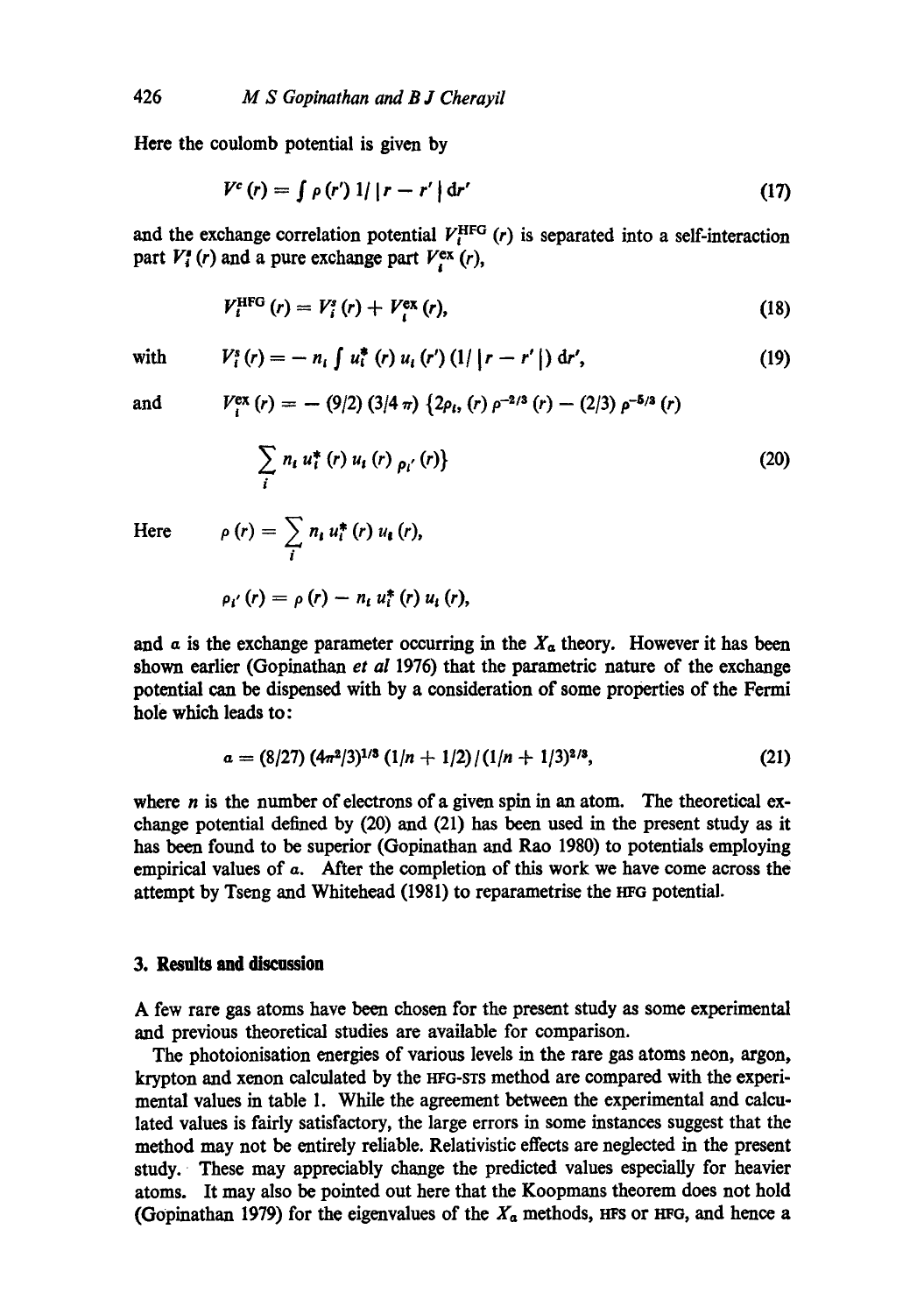|      | <b>Ionising level</b> | $\Delta E$ in eV    |              |  |
|------|-----------------------|---------------------|--------------|--|
| Atom |                       | Exptl. <sup>a</sup> | Present work |  |
| Ne   | 1s                    | $870 - 2$           | $863 - 6$    |  |
| Ar   | 2s                    | 326.3               | 349.5        |  |
|      | 2p                    | 248.5               | 292.5        |  |
| Kr   | 3p                    | $214 - 4$           | $235 - 8$    |  |
|      | 3d                    | $93 - 7$            | 126.8        |  |
| Xc   | 3d                    | $676 - 4$           | $751 - 7$    |  |
|      | 4d                    | 67.5                | $90-1$       |  |

Table 1. Energies of photoionisation peaks of rare gas atoms.

aFrom Spears *et al* (1974).

|      |                |                     |                              | $\Delta E$ in eV |                      |
|------|----------------|---------------------|------------------------------|------------------|----------------------|
| Atom | Ionising level | Transition          | Exptl. <sup>a</sup>          | Present work     | HF <sup>a</sup>      |
| Ne   | 1s             | $2p \rightarrow 3p$ | 37.3<br>$40 - 7$             | 44.9             | $37 - 6$<br>$37 - 6$ |
|      | 1s             | $2p \rightarrow 4p$ | 42.3<br>$46 - 4$             | $48 - 5$         |                      |
|      | 1s             | $2p \rightarrow 5p$ | 44.2                         | 50.1             |                      |
|      | 1s             | $2s \rightarrow 3s$ | $60 - 0$                     | $65 - 6$         |                      |
| Ar   | 2s             | $3p \rightarrow 4p$ | $23 - 4$<br>$23 - 7$         | 26.9             | $22 - 2$<br>$22 - 2$ |
|      | 2p             | $3p \rightarrow 4p$ | 25.3<br>24.9                 | $27 - 0$         | 20.9<br>$20-9$       |
|      | 3p             | $3p \rightarrow 4p$ | $21 - 6$                     | $24 - 8$         |                      |
| Kr   | 3d             | $4p \rightarrow 5p$ | $20 - 4$<br>20.5             | $22 - 7$         | $18-8$<br>$18-8$     |
|      | 3p             | $4p \rightarrow 5p$ | 20.5<br>$20 - 2$             | $22 - 7$         |                      |
|      | 4p             | $4p \rightarrow 5p$ | $18 - 4$                     | 21.9             |                      |
| Xc   | 3d             | $5p \rightarrow 6p$ | 16.9<br>16.9                 | $19 - 0$         | $15-9$<br>$15-9$     |
|      | 4d             | $5p \rightarrow 6p$ | $17 - 0$<br>16.9<br>$16 - 8$ | 18-9             |                      |

Table 2. Shake-up transition energies in rare gas atoms.

-From Spears *et al* (1974).

**comparison of these eigenvaIues with the measured ionisation potentials is not possible.** 

Shake-up transition energies calculated by the present scheme are compared in table 2 with available experimental and the theoretical Hartree-Fock values of Spears *et al* (1974). The present theoretical results are on the whole close to the experimental values. It is interesting to note that the predicted values are consistently a few eV higher than the experimental results. This is again probably due to the omission of relativistic effects which axe typically of the order of 4 eV (Watson and Perlman 1975). This expectation is well borne out by our preliminary results obtained by the solu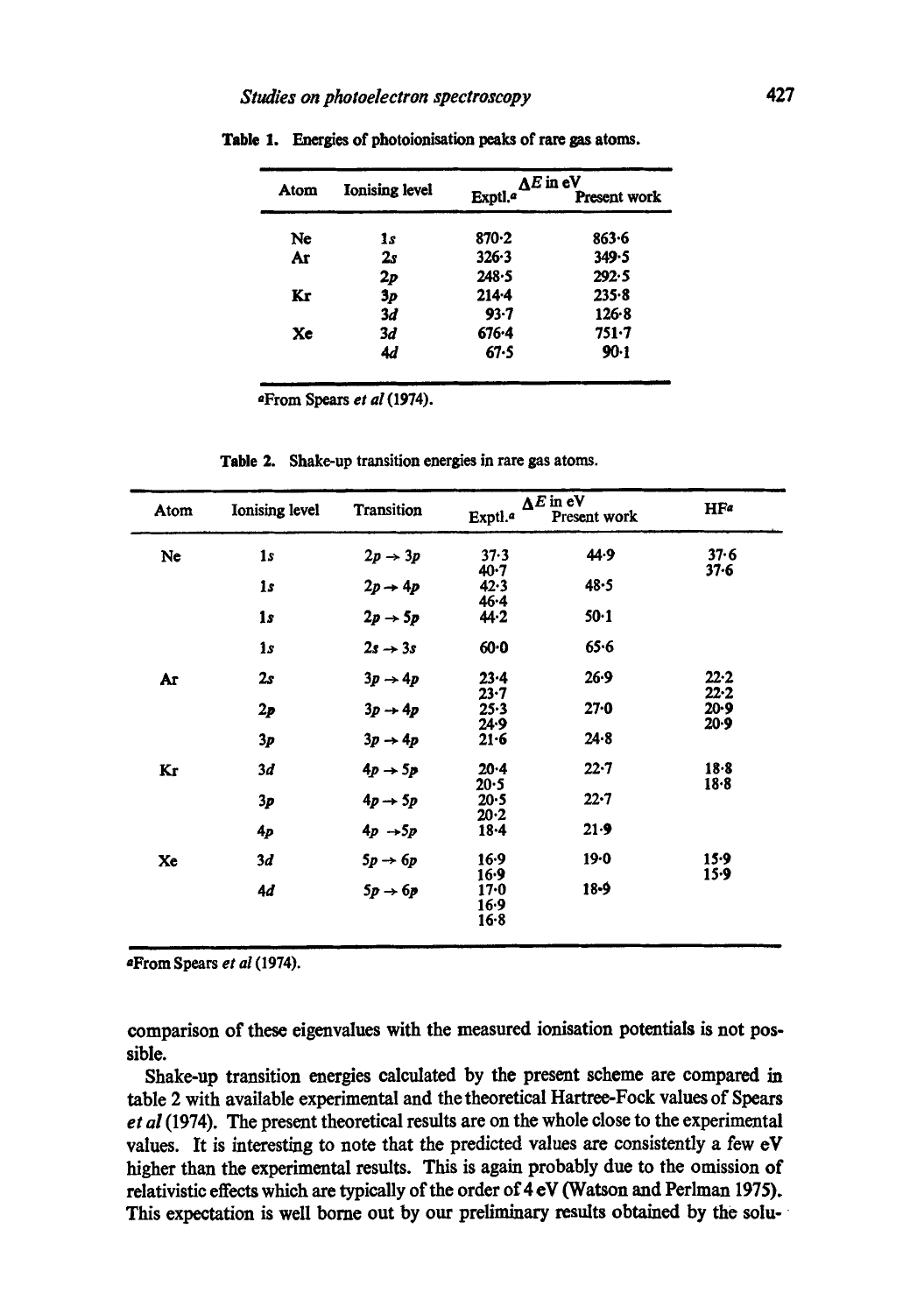tion of the relativistic HFG equations (Selvaraj and Gopinathan 1982). It may also be pointed out here that the various satellite peaks arising from the multiplet splitting cannot be predicted by the HFG or other  $X_{\alpha}$  type schemes as in these methods the various multiplet states are replaced by a single average state.

Calculated shake-up transition probabilities are given in table 3. They compare well with the experimental as well as theoretical HF values. The only exception is the *Kr 4p-5p* transition for which the intensity is underestimated. We do not have an explanation for this discrepancy.

Theoretical shake-off transition energies are presented in table 4. Experimental

| Atom | Ionising level | Transition          | Exptl. <sup>a</sup>  | Intensity in percentage<br>HFG-STS <sup>b</sup> | HF <sup>a</sup>      |
|------|----------------|---------------------|----------------------|-------------------------------------------------|----------------------|
| Ne   | 1 <sub>s</sub> | $2p \rightarrow 3p$ | $8-7$<br>9.6         | 20.8                                            | 19.6<br>19.6         |
| Ar   | 2s             | $3p \rightarrow 4p$ | $8 + 1$<br>$8 + 2$   | 12.8                                            | $14 - 6$<br>14.6     |
|      | 2p             | $3p \rightarrow 4p$ | $7\pm1$<br>$7 + 1$   | $13 - 1$                                        | 15:4<br>$15 - 4$     |
| Kr   | 3p             | $4p \rightarrow 5p$ | $6 + 1$<br>$5 \pm 1$ | $12 \cdot 1$                                    | $11-6$<br>11.6       |
|      | 3d             | $4p \rightarrow 5p$ | $8 + 1$<br>$8 + 1$   | 2.4                                             | 11.5<br>11.5         |
| Xe   | 3d             | $5p \rightarrow 6p$ | $11+1$<br>$8 + 1$    | $12 \cdot 1$                                    | $12 - 4$<br>$12 - 4$ |
|      | 4d             | $5p \rightarrow 6p$ | 6.3<br>5.1           | $10 - 2$                                        | $9 - 6$<br>$9 - 6$   |

Table 3. Shake-up intensities in rare gas atoms.

aFrom Spears et al (1974); bPresent work.

**Table 4.** Shake-off energies in the rare gag atoms.

|      |                |                                                  | Shake-off                                     | Shake-off energy in eV |              |  |
|------|----------------|--------------------------------------------------|-----------------------------------------------|------------------------|--------------|--|
| Atom | Ionising level | level                                            | HFG-STS <sup>4</sup>                          | HFS <sup>b</sup>       |              |  |
| Ne   |                | 1s                                               |                                               | 53.7                   | 45.8         |  |
|      | 2s             |                                                  | $50-8$                                        | 40.3                   |              |  |
|      | 2p             | $\begin{array}{c} 2p \ 2p \ 2p \ 2p \end{array}$ | 51.0                                          | $40 - 4$               |              |  |
|      | $\mathbf{1}s$  |                                                  | 34.0                                          | $30 - 4$               |              |  |
|      |                |                                                  | $33 - 6$                                      | 29.8                   |              |  |
|      | Ar             |                                                  |                                               | 31.5                   | 27.5         |  |
|      |                |                                                  | $33 - 7$                                      | 29.9                   |              |  |
|      |                | $2s$<br>$3s$<br>$2p$<br>$3p$                     | 3p<br>3p<br>3p<br>3p<br>3p                    | $32 - 4$               | $27 - 0$     |  |
|      |                | 1s                                               |                                               | 29.1                   | $26 - 1$     |  |
|      |                |                                                  |                                               | 29.0                   | 25.9         |  |
|      | Kr             | $\frac{2s}{2p}$                                  |                                               | $29 - 0$               | 25.9         |  |
|      |                |                                                  |                                               | $27 - 4$               | 24.2         |  |
|      |                | 4p                                               | $\begin{array}{c} 4p\4p\4p\4p\4p \end{array}$ | $28 - 1$               | $23 - 7$     |  |
|      |                | 1s                                               |                                               | $24 - 8$               | $22 \cdot 1$ |  |
|      |                |                                                  | $24 - 8$                                      | 22.0                   |              |  |
|      |                |                                                  | 24.9                                          | 22.0                   |              |  |
|      | Xe             |                                                  |                                               | $24 - 7$               | 21.9         |  |
|      |                |                                                  |                                               | $24 - 7$               | 21.9         |  |
|      |                | $2s$<br>$2p$<br>$3s$<br>$3p$<br>$4s$             | 5p<br>5p<br>5p<br>5p<br>5p<br>5p              | 24.7                   | $21 - 8$     |  |
|      |                |                                                  |                                               |                        |              |  |

aPresent **work;**  eFrom Carlson and Nestor (1973) i